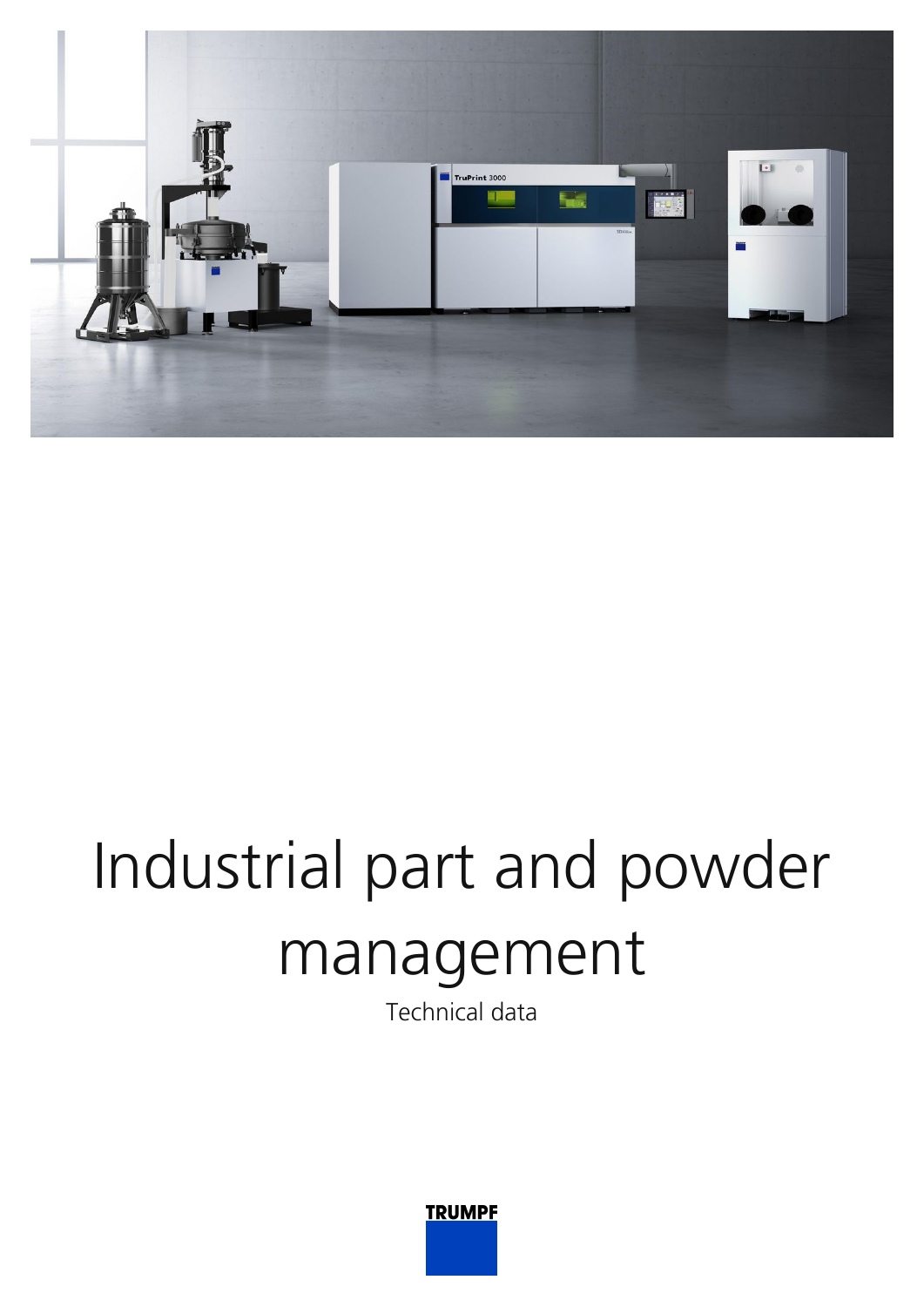|                                              | <b>Powder removal</b><br>station                                                                                  | <b>Sieving station</b>                                                                                                                             | <b>Powder silo</b>                                                                                         |
|----------------------------------------------|-------------------------------------------------------------------------------------------------------------------|----------------------------------------------------------------------------------------------------------------------------------------------------|------------------------------------------------------------------------------------------------------------|
| <b>SHORT OVERVIEW</b>                        |                                                                                                                   |                                                                                                                                                    |                                                                                                            |
| <b>FUNCTIONAL OVERVIEW</b>                   | Unpacking station for reliable,<br>external unpacking of components<br>in a glove box by extracting the<br>powder | Vibration sieve machine with<br>ultrasonic cleaning incl. vacuum<br>conveyor, scale, and electrical<br>cabinet for filling the supply<br>cylinders | Standardized storage and transport<br>container                                                            |
| <b>CONTENTS</b>                              | Glove box with glove ports<br>Illumination of work area<br>Electrical lift axis<br>Rotary bearing<br>Control      | Sieve machine<br>Scale<br>Electrical cabinet<br>Oxygen sensor (optional)                                                                           | Powder silo incl. pipe bend with air<br>supply<br>Modular expansions available<br>Oxygen sensor (optional) |
| <b>COMPATIBILITY</b>                         | TruPrint 3000<br>TruPrint 5000                                                                                    | TruPrint 2000<br>TruPrint 3000<br>TruPrint 5000                                                                                                    | TruPrint 3000<br>TruPrint 5000                                                                             |
| <b>DRIVE</b>                                 | Electric stroke; manual rotation                                                                                  | $\sim$                                                                                                                                             | $\overline{a}$                                                                                             |
| <b>PERFORMANCE DATA</b>                      |                                                                                                                   |                                                                                                                                                    |                                                                                                            |
| SIEVE CAPACITY                               |                                                                                                                   | Up to approx. 100 l/h; approx. 400<br>$kg/h^2$                                                                                                     |                                                                                                            |
| SIEVE INSERT                                 |                                                                                                                   | Sieve surface 2800 cm <sup>2</sup> ; 63 µm<br>mesh size <sup>3</sup>                                                                               |                                                                                                            |
| <b>CAPACITY</b>                              | to approx. 100 l/h <sup>1</sup>                                                                                   | to approx. 100 l/h <sup>1</sup>                                                                                                                    | to approx. $100$ $l/h$ <sup>1</sup>                                                                        |
| <b>VOLUME OF POWDER</b><br><b>CONTAINERS</b> |                                                                                                                   |                                                                                                                                                    | Silo volume: 30/80/130/180 l                                                                               |
| <b>CONNECTION AND</b><br><b>CONSUMPTION</b>  |                                                                                                                   |                                                                                                                                                    |                                                                                                            |
| ELECTRICAL CONNECTION<br>(VOLTAGE)           | 325 - 525 V                                                                                                       | 208 - 550 / 230 - 400 V                                                                                                                            |                                                                                                            |
| ELECTRICAL CONNECTION<br>(CURRENT INTENSITY) | 16 A                                                                                                              | 16 A                                                                                                                                               |                                                                                                            |
| ELECTRICAL CONNECTION (LINE<br>FREQUENCY)    | 50 Hz / 60 Hz                                                                                                     | 50 Hz / 60 Hz                                                                                                                                      |                                                                                                            |
| COMPRESSED AIR                               | 7 bar                                                                                                             | 6 bar                                                                                                                                              | 6 bar                                                                                                      |
| SHIELDING GAS                                |                                                                                                                   | Argon, nitrogen (optional)                                                                                                                         | Argon, nitrogen (optional)                                                                                 |
| <b>STRUCTURAL DESIGN</b>                     |                                                                                                                   |                                                                                                                                                    |                                                                                                            |
| WORK AREA (W X H X D)                        | 990 mm x 965 mm x 990 mm                                                                                          |                                                                                                                                                    |                                                                                                            |
| DIMENSIONS (W X H X D)                       | 1100 mm x 2100 mm x 1000 mm                                                                                       | 2000 mm x 2300 mm x 1000 mm                                                                                                                        | 670 mm x 1600 mm x 600 mm                                                                                  |
| WEIGHT                                       | 750 kg                                                                                                            | 500 kg                                                                                                                                             | max. 800 kg <sup>4</sup>                                                                                   |

## **Powder preparation station**

| <b>SHORT OVERVIEW</b>      |                                                                    |
|----------------------------|--------------------------------------------------------------------|
| <b>FUNCTIONAL OVERVIEW</b> | Powder preparation station for supplying and<br>sieving the powder |
| <b>CONTENTS</b>            | Sieve machine<br>Scale<br>Powder protection cover                  |
| COMPATIBILITY              | TruPrint 2000<br>TruPrint 3000<br>TruPrint 5000                    |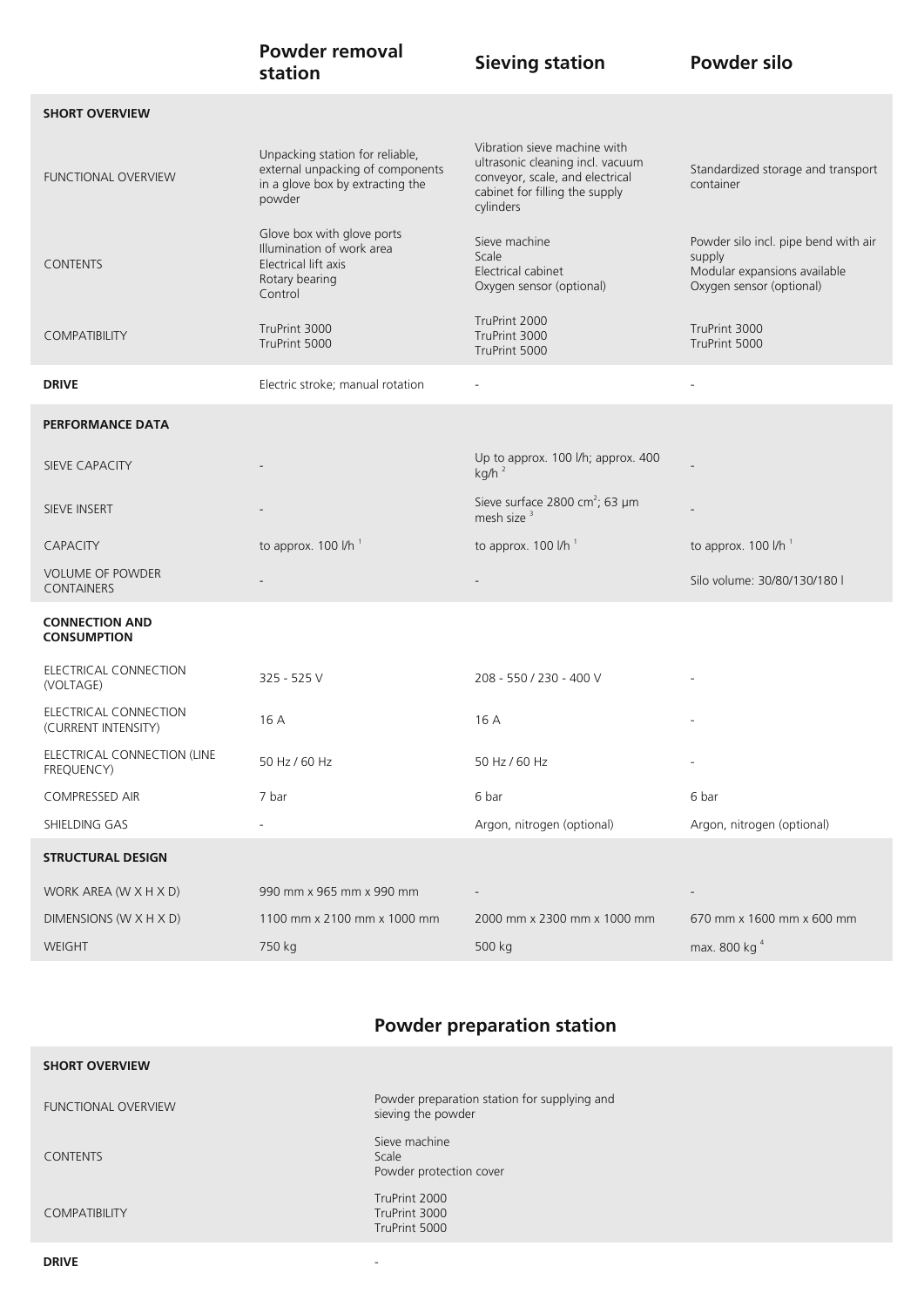## **Powder preparation station**

| <b>PERFORMANCE DATA</b>                   |                                                                  |  |  |
|-------------------------------------------|------------------------------------------------------------------|--|--|
| SIEVE CAPACITY                            | Up to approx. 15 l/h; $\sim$ 50 kg/h <sup>2</sup>                |  |  |
| SIEVE INSERT                              | Sieve surface 600 cm <sup>2</sup> ; 63 µm mesh size <sup>3</sup> |  |  |
| CAPACITY                                  |                                                                  |  |  |
| VOLUME OF POWDER CONTAINERS               |                                                                  |  |  |
| <b>CONNECTION AND CONSUMPTION</b>         |                                                                  |  |  |
| ELECTRICAL CONNECTION (VOLTAGE)           | 100 - 230 V                                                      |  |  |
| ELECTRICAL CONNECTION (CURRENT INTENSITY) | 7.5/3.5A                                                         |  |  |
| ELECTRICAL CONNECTION (LINE FREQUENCY)    | 50 Hz / 60 Hz                                                    |  |  |
| <b>COMPRESSED AIR</b>                     | $\overline{\phantom{a}}$                                         |  |  |
| SHIELDING GAS                             | Argon, nitrogen (optional)                                       |  |  |
| <b>STRUCTURAL DESIGN</b>                  |                                                                  |  |  |
| WORK AREA (W X H X D)                     |                                                                  |  |  |
| DIMENSIONS (W X H X D)                    | 1008 mm x 2090 mm x 755 mm                                       |  |  |
| WEIGHT                                    | 400 kg                                                           |  |  |